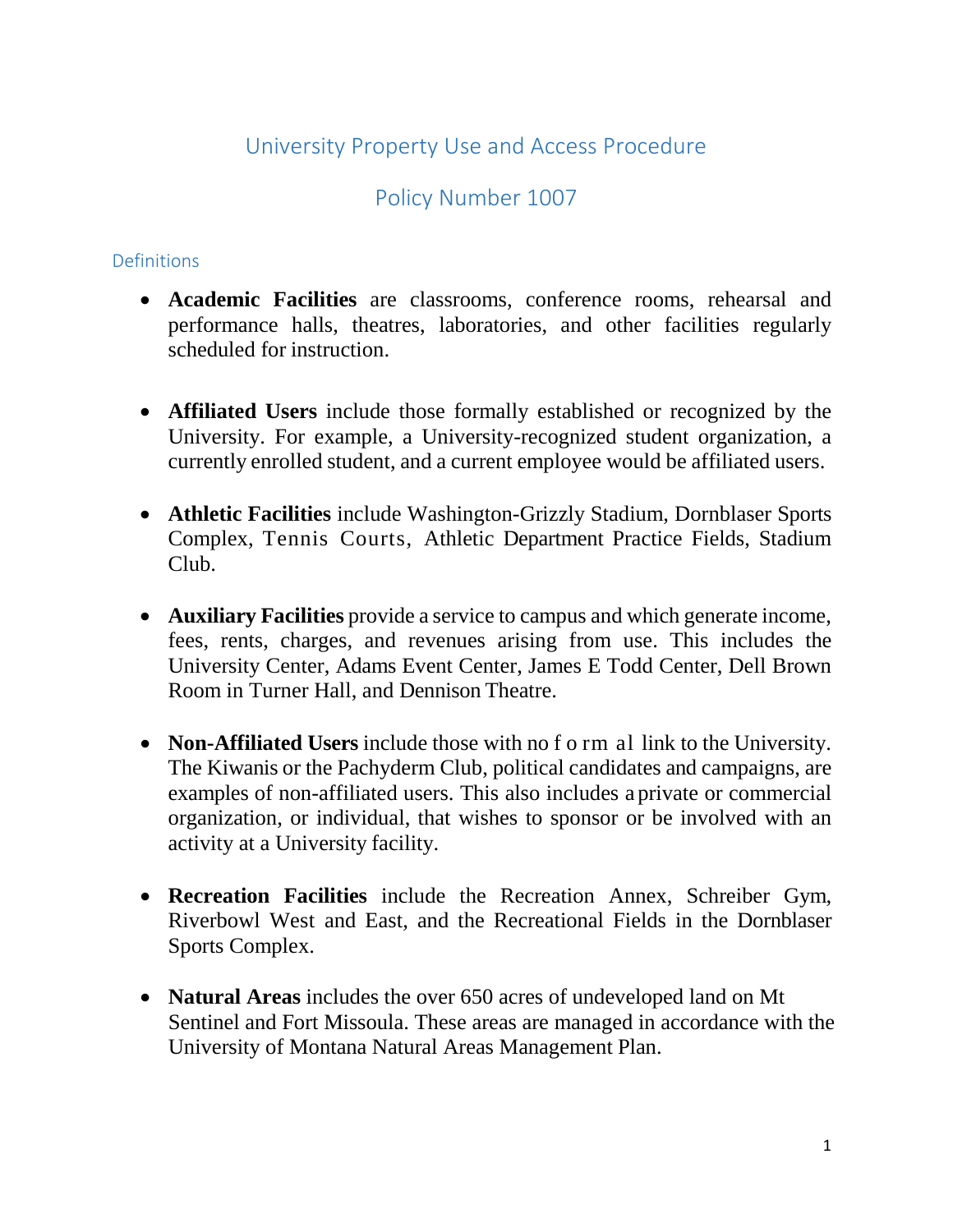## Scheduling Spaces

- **Indoor Spaces.** Requests for use of University indoor spaces, for noninstructional purposes, are required to submit a formal request to [UM Event](https://www.umt.edu/mteventservices/policies-and-forms/default.php) [Services.](https://www.umt.edu/mteventservices/policies-and-forms/default.php) Requests to use Athletic Facilities must be submitted to [UM Athletics.](https://gogriz.com/facilities/) Requests to use the Adams Event Center must be submitted to [Adams Center](http://www.umt.edu/griztix/venue-information/adams-center/booking/default.php) [Booking.](http://www.umt.edu/griztix/venue-information/adams-center/booking/default.php) Contact the [George & Jane Dennison Theatre](http://www.umt.edu/dennison-theatre/) for scheduling that space.
- **Outdoor Spaces.** Requests for reserving use of outdoor spaces are made in accordance with the instructions at [UM Event Services.](https://www.umt.edu/mteventservices/policies-and-forms/default.php) Scheduling of the Library Mall, Oval, Washington Park, Mt Sentinel, M Trail, Fort Missoula, and other outdoor areas is on a first-come, first-served basis subject to reasonable time, place, and manner restrictions. Requests to use Athletic Facilities must be submitted to UM [Athletics.](https://gogriz.com/facilities/)
- **Deadline for Requests.** To ensure timely confirmation of reservations for indoor and outdoor spaces, all reservation requests should be submitted by 9:00 A.M. at least three business days before the first use of the facility or by the deadline required of the particular venue, whichever is earlier. (Some facilities require more advanced booking, such as the Adams Center).
- **Unplanned Expressive Activity.** Reservations are not needed for affiliated or non-affiliated users to use University outdoor spaces for all forms of expression that are consistent with the First Amendment to the United States Constitution. Such activity however, is still subject to these procedures, including if a space has been reserved, to not impede on the rights of those who have reserved the space for their exclusive use. Also [UM Event Services](https://www.umt.edu/mteventservices/policies-and-forms/default.php) is available to offer guidance in planning and to help identify alternative space if an area is already reserved.

#### Acceptable Use

All use of University facilities must comply with applicable law, this policy and any other university policy pertaining to each use. Permission to use University facilities may be withdrawn if the use does not comply with applicable laws and University policies.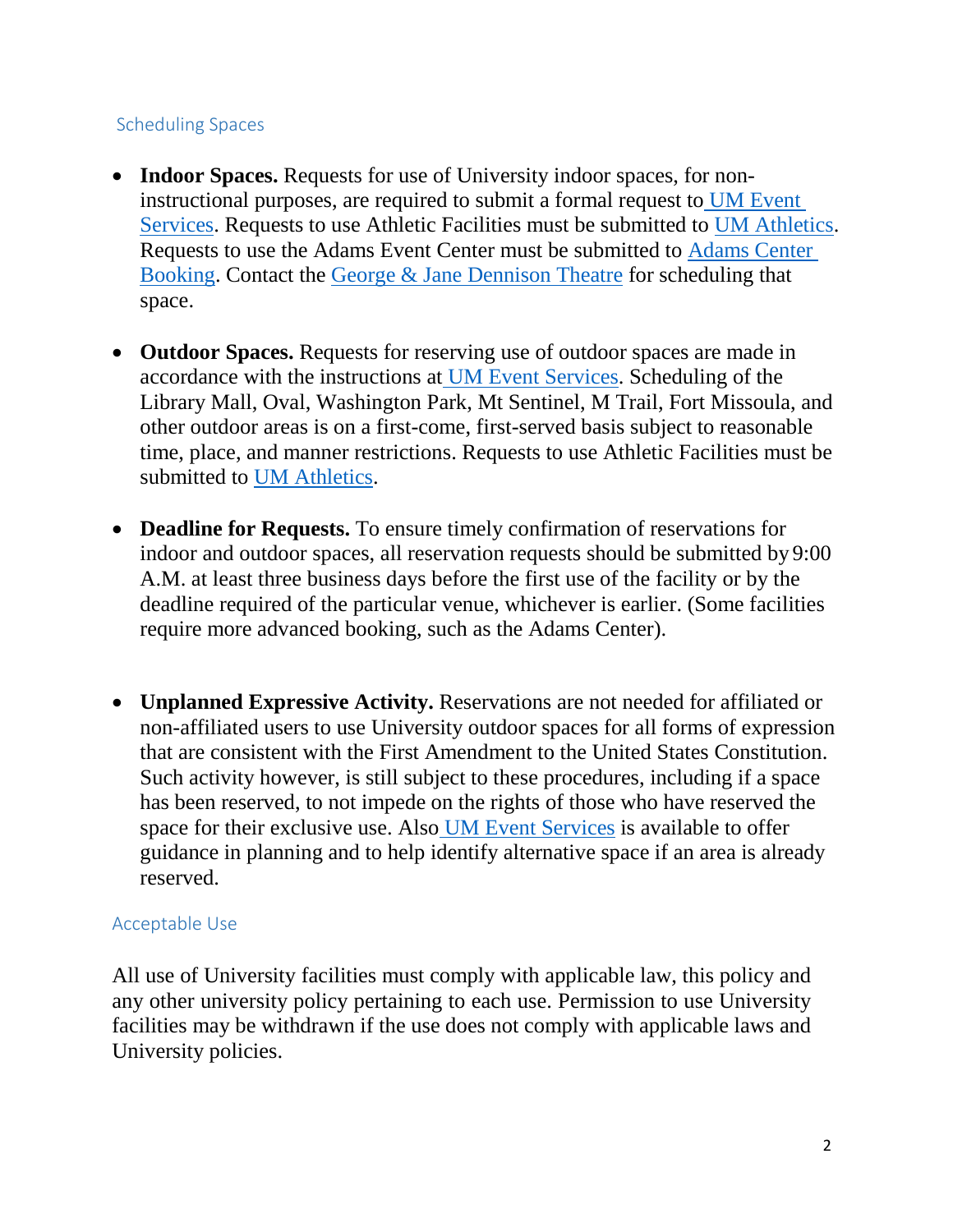Auxiliary facilities have additional policies specific to their facilities, services, and programs, and users of those facilities must abide by the policies that apply to the facility being used.

# Prohibited Use

University facilities and areas may not be used in ways which:

- Obstruct or disrupt teaching, research, administration, disciplinary procedures or other University activities or operations, or any other authorized activities on University premises;
- Interfere with the rights of others to enter, use or leave any University facility, service or activity;
- Expose persons or property to safety hazards or risk of injury; or
- Are illegal or unlawful.

## Restrictions on Use

The University reserves the right to impose reasonable time, place, and manner restrictions, including, but not limited to the following:

- 1. Amplification equipment or use of public address systems will not be permitted on University property or in University facilities if it interferes with the learning environment or the individual rights of those living or working on or near University property. Generally, the use of amplification equipment for outdoor events is not allowed during the regular instructional and business hours between 8 a.m. and 5 p.m. or after 10:00 p.m. Use of amplification equipment on the oval during the noon hour or other than regular school hours requires the submission of an [Event Intake](https://umt.co1.qualtrics.com/jfe/form/SV_9FhWE8niEb44KCV) Form.
- 2. Open burning and detonation of fireworks are not permitted within the City of Missoula and are prohibited on campus, except for certain special events that are conducted in compliance with city ordinances and properly permitted by the city, and given prior written approval from the University of Montana Police Department.
- 3. No person may sleep in, camp on or inhabit any University facility, parking lot, natural area, or other university property that is not designated as a residence hall or graduate and family housing without prior written approval by the President or the President's designee.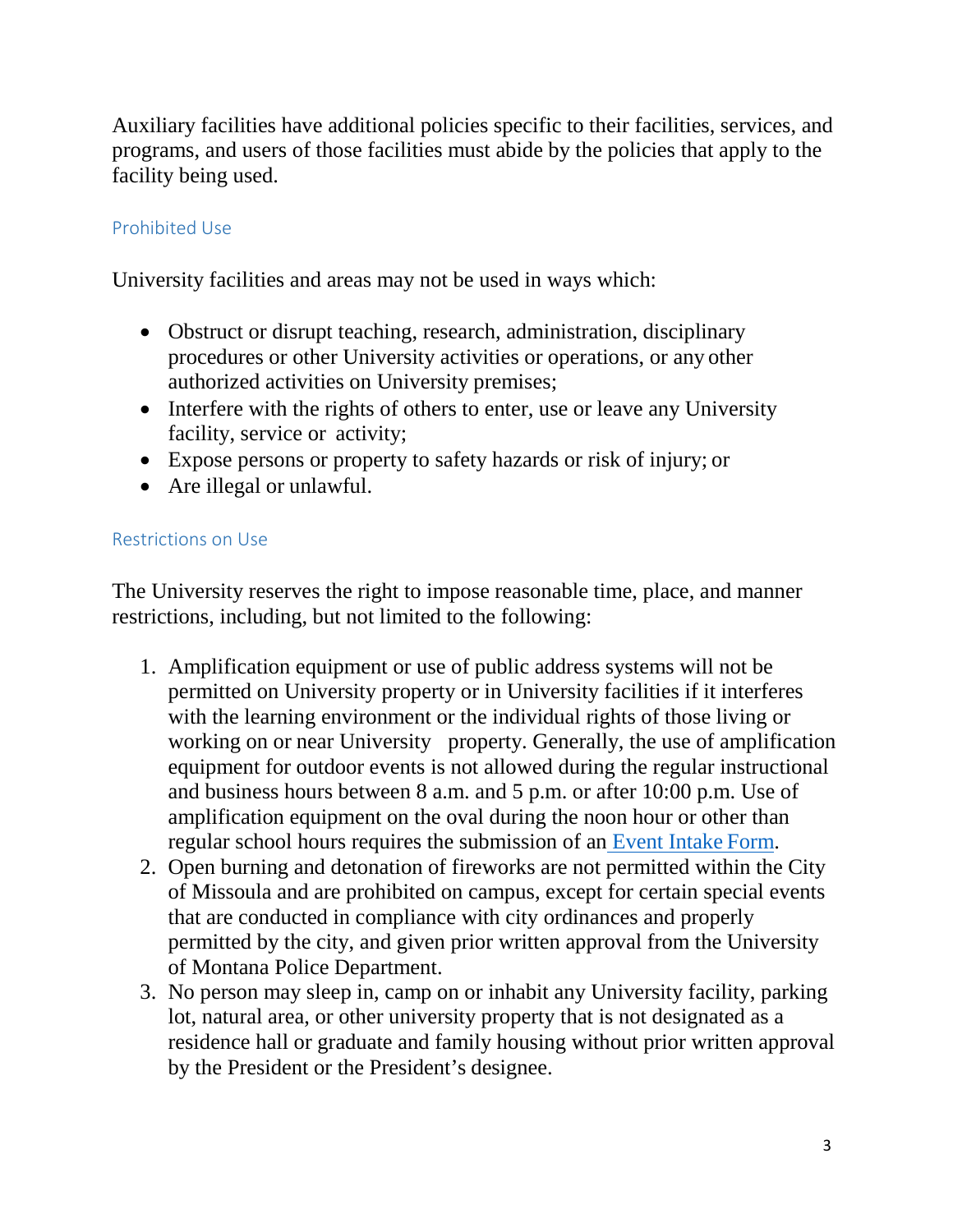- 4. Smoking and all other tobacco use is prohibited consistent with the [Tobacco](http://www.umt.edu/policies/browse/facilities-security/tobacco-free-um) [Free UM Policy No.](http://www.umt.edu/policies/browse/facilities-security/tobacco-free-um) 1019.
- 5. The use, possession or distribution of alcoholic beverages is prohibited on University property or in its facilities, except as expressly permitted by law and the University's [Alcohol/Drug Policy. T](http://www.umt.edu/policies/browse/facilities-security/alcohol)he unauthorized use, possession, manufacture, distribution or sale of narcotics or dangerous drugs is prohibited on University property or in its facilities.
- 6. The possession or use of firearms, explosives, weapons, including knives, swords, nun chucks and other martial arts weapons, bb guns, and dangerous chemicals is prohibited except as expressly authorized by law and University policies.
- 7. Sidewalk chalking is prohibited to Non-Affiliated users. Affiliated Users may chalk sidewalks only with the permission of the University Vice President for Operations and Finance, who will apply content-neutral criteria for approval.
- 8. Placement of banners or notices on vehicles is prohibited.
- 9. Placement of banners on buildings is prohibited.
- 10.Placement of banners, or other postings is prohibited in Natural Areas.
- 11.A kiosk is available in the University Center, by the west side doors for posting of signs. Signs in other areas must be pre-approved by UM Event Services.
- 12.Commercial use of University property is permitted only in accordance with the terms and conditions of a fully executed sponsorship, rental, facilities use, or other such agreement or license.
- 13.The University is committed to promoting safe conditions for persons attending events. Certain venues may post and enforce specific restrictions to achieve this objective. For example, patrons may be asked to open containers, picnic baskets, bags, coats, jackets, etc. to confirm compliance with these requirements. Certain venues and events at venues, may prohibit items, such as stroller, backpacks, glass bottles, air horns, thermoses, etc. Patrons who are intoxicated, cause a disturbance or disruption, or who otherwise violate venue rules are subject to removal from the venue and/or event without refund of ticket price.
- 14[.Affiliated and non-affiliated users will be required to complete a](https://umt.co1.qualtrics.com/jfe/form/SV_cPfYp82YT8g9F2J) Major Event Assessment Form [for all outdoor events, except tabling, g](https://umt.co1.qualtrics.com/jfe/form/SV_cPfYp82YT8g9F2J)atherings, including but not limited to celebrations, dances, lectures, forums, performances, rallies, social gatherings, concerts, speaker presentations, foot races, and conferences on University Property at which one or more of the following criteria apply:

1. Over 100 persons are anticipated to attend;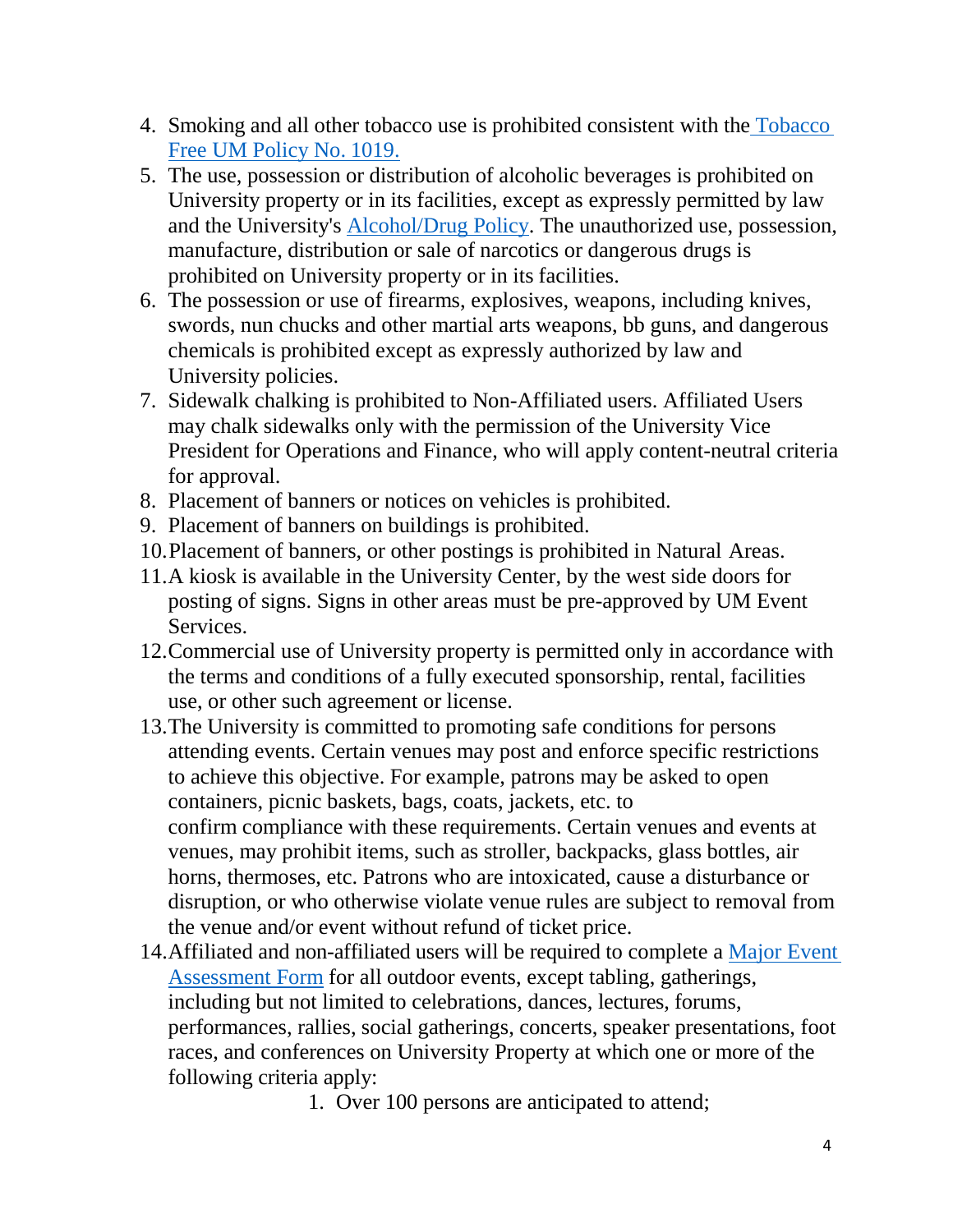- 2. Over 50 participants are anticipated to attend *and* alcohol is to be served;
- 3. Non-affiliated user and alcohol is to be served;
- 4. User has expressed security concerns;
- 15.Non-affiliated users for events will be required to show proof of maintenance of liability insurance to cover the user's activities on campus and in university facilities in an amount no less than One Million Dollars (\$1,000,000) per occurrence and Two Million Dollars (\$ 2,000,000) total coverage. Non-affiliated users will also be required to indemnify and hold the University harmless for any damages arising from the user's use of University facilities.

## Filming on University Property

Filming on University property is overseen by [University Relations.](http://www.umt.edu/urelations/) Nonaffiliated users must obtain permission from and obtain a Facilities Use Permit from [University Relations](http://www.umt.edu/urelations/) prior to filming on University property. Filming includes motion pictures, videotape, audio recordings, still photography and digital imaging. This requirement does not apply to individuals taking photos or filming for only personal use.

# Food sales and Vendors

- *In General.* Any food service at a University facility requires the prior approval of the University official responsible for managing and/or scheduling the facility. UM Catering (243-4899) caters all events on campus. Events at Missoula College may only use the services of the College Culinary Arts Department for internal fundraisers; otherwise, UM Catering is to be scheduled.
- *Right of First Refusal.* UM Catering has the right of first refusal to provide all food and beverages on campus. Campus facilities include all buildings on campus, U M Dining facilities, University Center, Adams Center, UM Golf Course, and Missoula College. No off-campus caterers may be used without the prior approval of UM Catering. The consent of a University official responsible for managing a facility does not waive UM Catering's right of first refusal.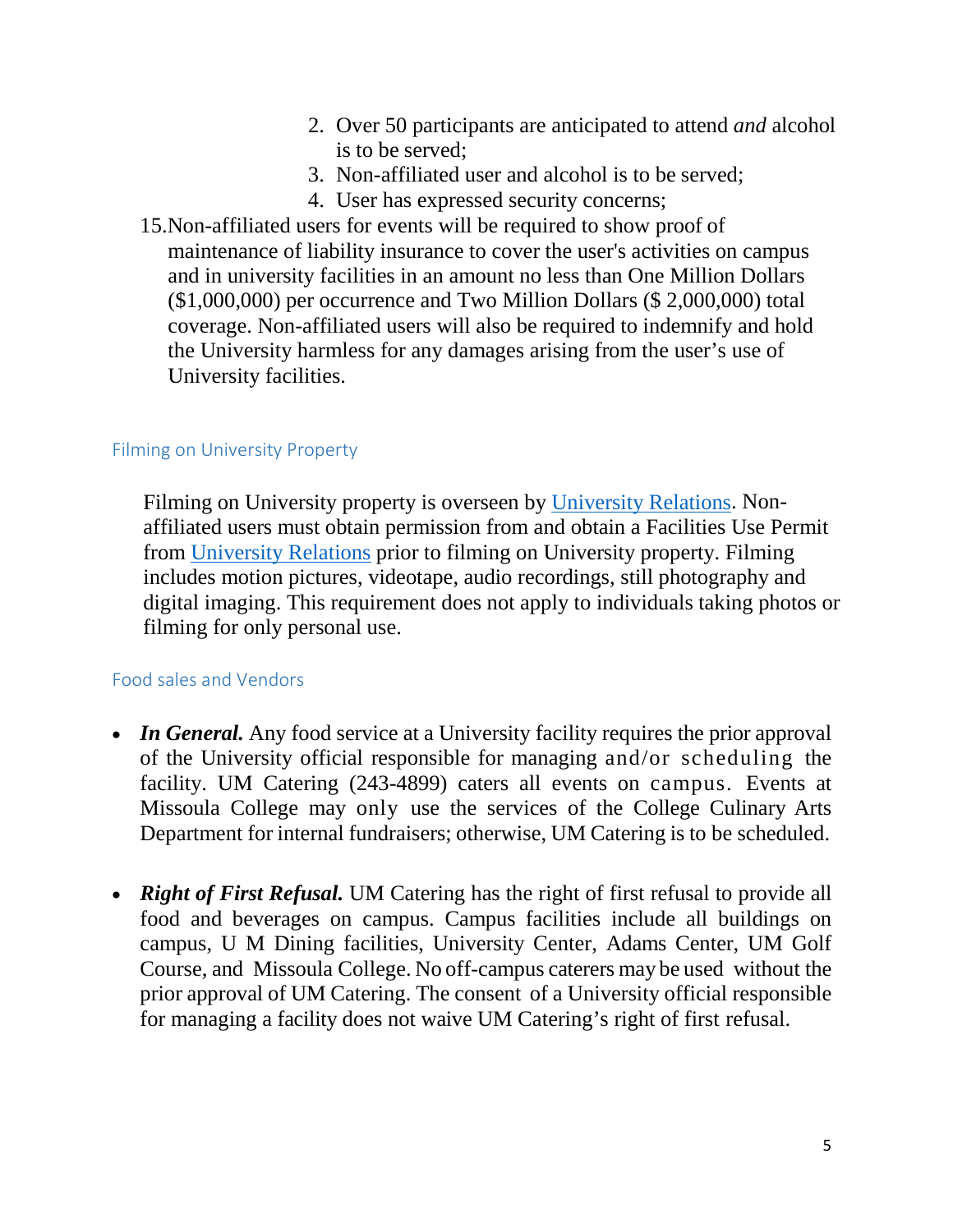- *Bake Sales.* Only UM affiliated groups may hold bake sales on campus. All bake sales on campus require approval from the Missoula City-County Health Department, 301 West Alder, Missoula, Montana 59802 (406) 258-4755. The approved form must be brought to the UM Event Services Office before the bake sale can be scheduled. All food items for sale must be individually pre-wrapped.
- *Custodial Services.* If food or beverages will be served in any facility other than the University Center, James Todd Center, or the Adams Center, custodial services must be requested through the Work Order desk, by submitting a [work](http://www.umt.edu/facilities/submit-work-order.php) [order](http://www.umt.edu/facilities/submit-work-order.php) or calling (243-6091), or through UM Event Services.

## Use of Residence Halls and Family Housing Facilities Purpose of Residence Halls

The University has established residence halls (including apartment housing which houses families and single students) in an effort to provide campus living arrangements that are conducive to the academic and personal development of students. Residential areas are private and are managed by University staff to ensure protection of the rights of students to study, sleep, and function as a part of a living-learning community. This community of students is subject to policies that are in keeping with the mission of the University, including policies for reasonable limits on levels of noise, visits by guests, and commercial activities.

#### Use of the Residence Halls by Non-Affiliated Users

Non-affiliated groups and individuals may be authorized to use the residence halls for a fee during periods when they are not occupied by students. The terms and conditions of the use will be set forth in a written agreement authorizing the use.

#### Use of Common Rooms in Residence Halls

- Common rooms in residence halls, including community rooms, lounges and recreation rooms are available primarily for hall-sponsored activities and informal use by individual students. The UM Housing Director or designee may authorize the occasional private use of common rooms by hall residents for small gatherings such as showers and parties.
- Common rooms of Residence Halls may not be used by non-affiliated groups when the Residence Halls are occupied by students, excluding lobby area spaces. Use of lobby spaces must have authorization by the UM Housing Director of designee and may have a charge for usage.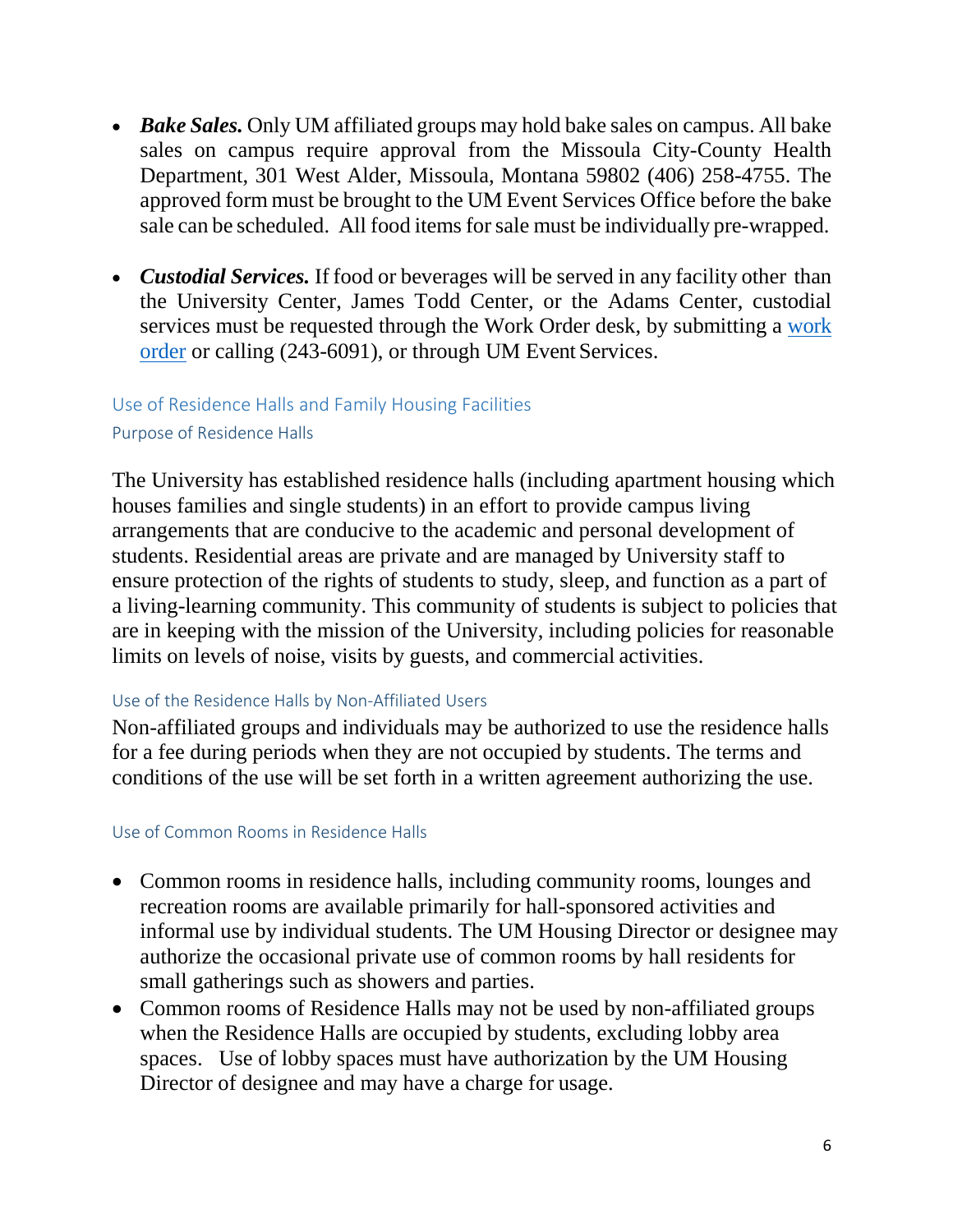#### Fund-Raising Activities in Residence Halls

Affiliated groups may conduct fund-raising activities for their group in the residence halls under the following conditions:

- A. Written permission must be obtained from the UM Housing Office.
- B. The activity may be conducted only within the lobby, lounges, or other common areas of the residential facilities designated by the Director of UM Housing, and only during those times designated by the Director. No door to door solicitation is allowed.
- C. Any such activity must comply fully with all applicable laws, regulations, ordinances and University policies.
- D. The group must agree to be responsible for any damage to University property resulting from the fund-raising activity, and for cleanup of the facility at the conclusion of the event.

#### Sales, Sales Promotion and Commercial Activity in University Housing

- A. No individual or group, affiliated or non-affiliated, may make door-to-door commercial solicitations in the residence halls (including apartments and suite-type facilities).
- B. Commercial transactions, commercial presentations, and the making of sales agreements that are legal and otherwise comply with all applicable laws, may take place in a student's private room or apartment under the following conditions:
	- 1. Sales persons and any other guests must be invited to the room for a commercial transaction in advance by the student occupant of the room. All roommates must consent to such an invitation.
	- 2. Students may use their private rooms for infrequent commercial transactions, but they may not schedule such transactions on a regular or continuous basis. University policy prohibits an individual student from operating a continuing business from his or her private room.
	- 3. A student inviting non-resident guests to his or her room for a commercial transaction assumes responsibility for the actions of his or her guests while they are present in the residence hall.
	- 4. The number of guests in a student's room for a commercial transaction may not exceed maximum room occupancy limits. Students may not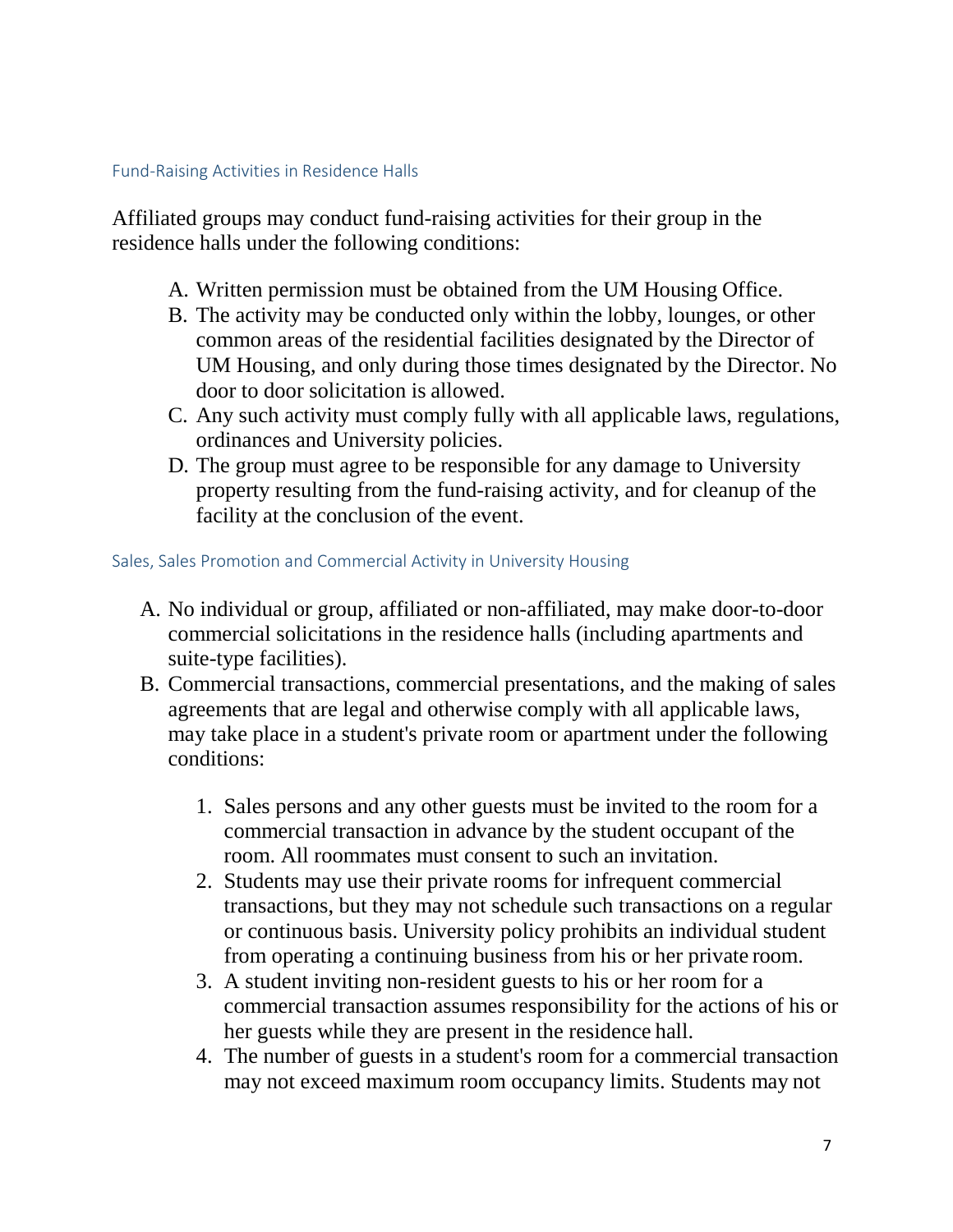use the common areas of the residence halls for such commercial transactions.

5. No door-to-door solicitation, either to obtain guests for a commercial solicitation being held in a student's room or to consummate sales following the solicitation, is allowed.

## Restricting Access to Campus Property

## Authority

The University may prohibit, limit or otherwise restrict access to or use of its buildings, facilities or other property as may be necessary to provide for the orderly conduct of the University's educational, research and service programs and the safety and security of the campus property, students, employees, guests and other visitors.

## Restriction of Access to University Property

- A. A building supervisor, College dean, Community Standards Officer, Human Resources official, University administrator, or University police officer or any university official designated by them, may restrict or deny any person's access to a building or a portion thereof, by issuing a Restriction of Access Directive, if the person engages (or threatens to engage) in conduct which:
	- a. interferes with the orderly operation of the University programs, buildings or other facilities;
	- b. violates the university regulations pertaining to the use of facilities;
	- c. creates reasonable apprehension of harm or injury to persons or property; and/or
	- d. is proscribed by law.
- B. A Restriction of Access Directive may be communicated orally or in writing and should identify:
	- a. the property from which access is restricted;
	- b. the basis for restricting access; and
	- c. the duration of the restriction of access.
- C. An issuing official should maintain a record of all Restriction of Access Directives issued, to be housed in the department or unit from which they were issued; a copy of the Restriction of Access Directive should also be forwarded to the University Police Department.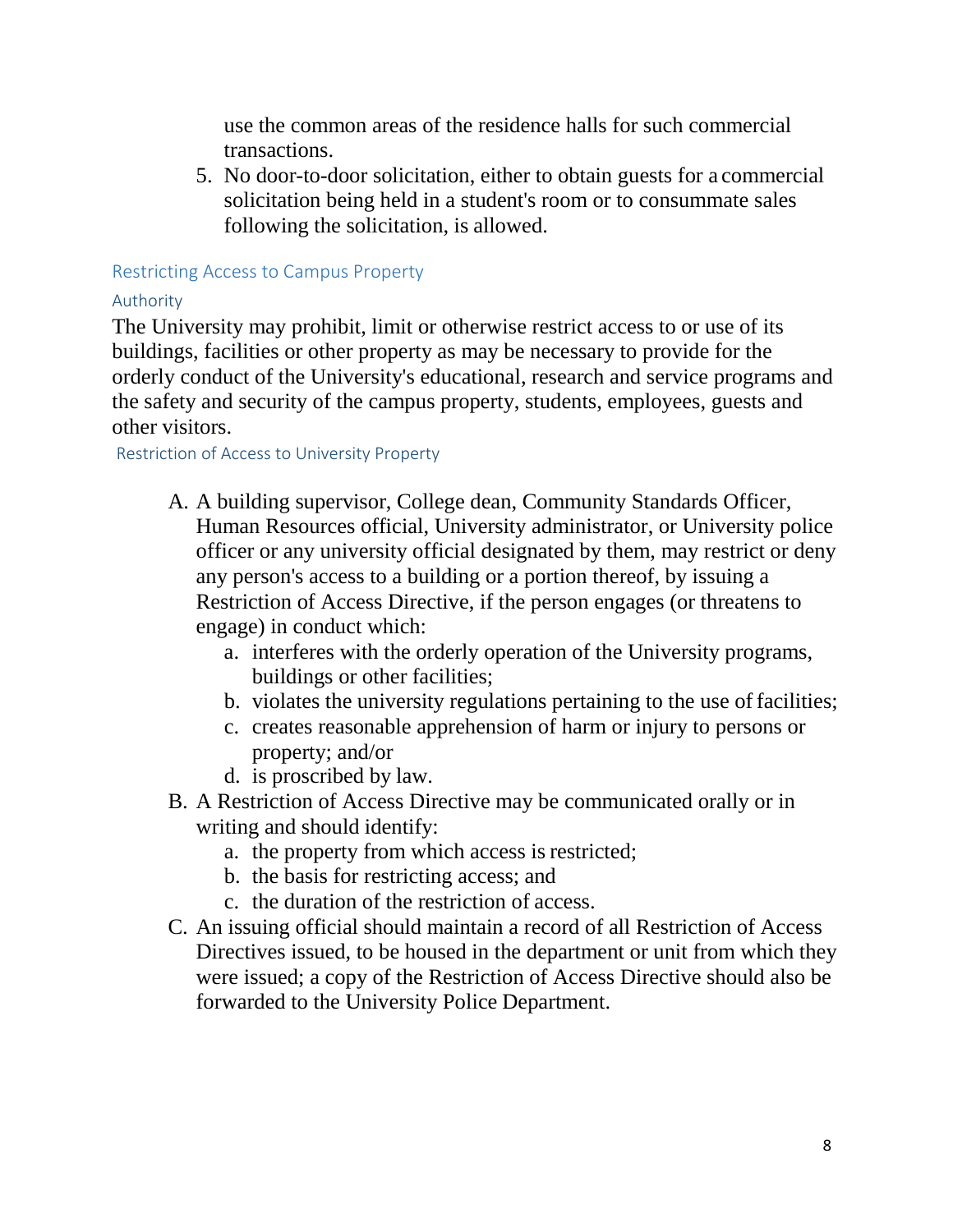#### Trespass Order

The University of Montana Police Department (UMPD) Chief, or authorized UMPD designee, may restrict or deny any person's access to the entire campus, including all University owned property, if the person engages in conduct outlined above. The UMPD Chief or designee may communicate a trespass order (orally or in writing) to the offending person, however, a written copy of the trespass order should be provided to the offending person, if possible, whether by email, U.S. Mail, or in person.

In communicating a trespass order, UMPD Chief or UMPD designee should: (1) identify themselves; (2) advise the person that they are on University property and that permission to be on University property is revoked; and (3) inform them that if they do not leave immediately or if they return, they will be arrested and prosecuted for criminal trespass to the full extent of the law. A trespass order may be issued to students or non-students and may apply to an individual's vehicle as well.

A written trespass order should identify:

- 1. The person subjected to the order;
- 2. The basis for the order;
- 3. The geographic scope of the order;
- 4. The date the order was issued and its intended duration; and
- 5. The process for appeal, as described below.

All trespass orders shall be housed in UMPD. They may be provided to others as appropriate for enforcement and safety.

#### Appeal of Denial of Access

- 1. Students denied access to campus or any portion thereof may appeal the decision to the Vice Provost for Student Success or their designee.
- 2. Non-students denied access to campus or any portion thereof may appeal the decision to the Vice President for Operations and Finance or their designee.
- 3. Persons issued a trespass order may petition to reinstate the right to return to campus upon a showing that: (1) they will abide by the law and university policies, and (2) they have a legitimate purpose for being on campus.